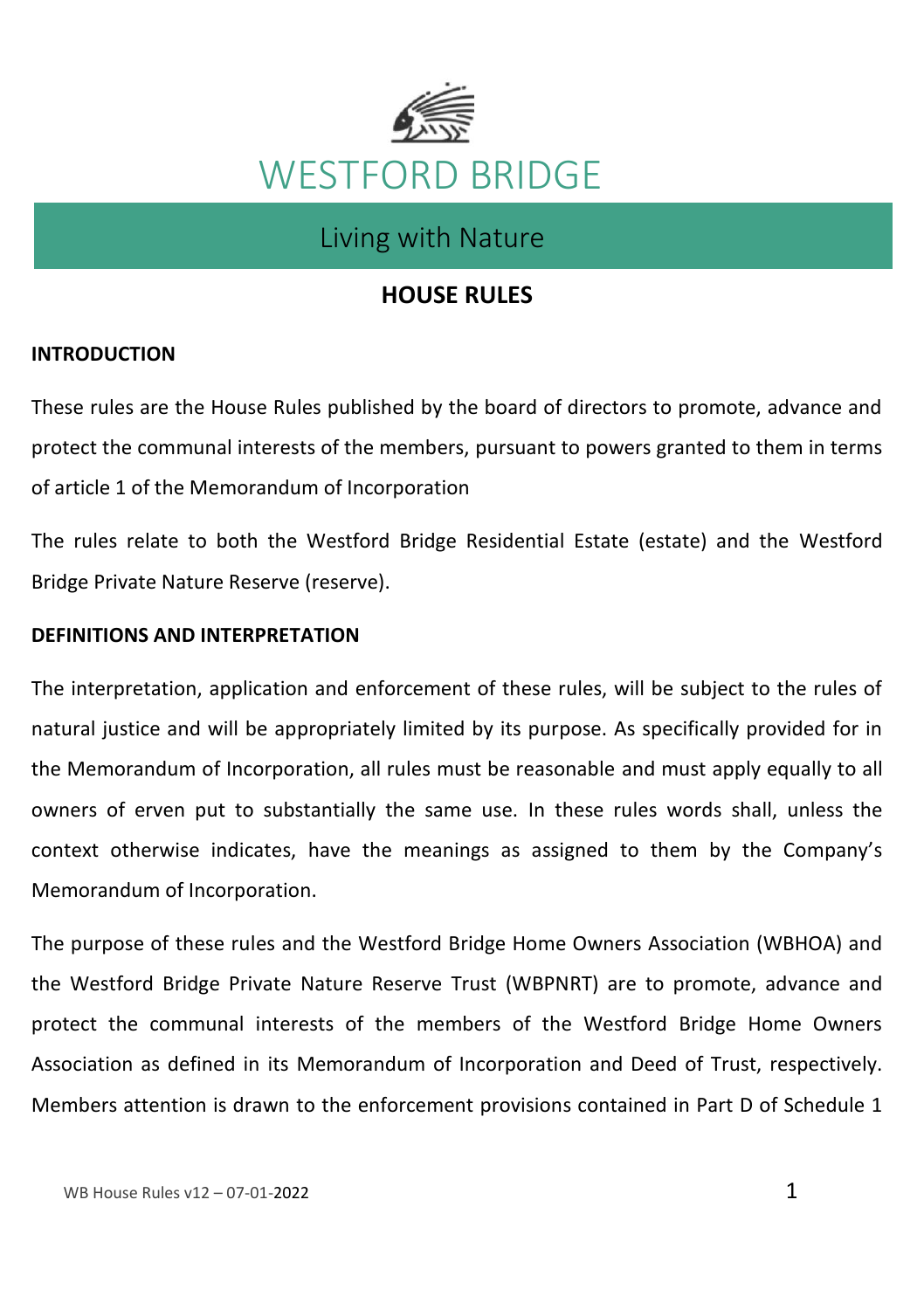to the Company's Memorandum of Incorporation which includes inter alia the power to impose penalties and fines. Any disputes arising from these rules will be adjudicated in terms of the Company's dispute resolution procedures set out in Schedule 5 to the Company's Memorandum of Incorporation.

#### **SPECIAL CIRCUMSTANCES**

Should circumstances arise requiring the relaxation of a rule, owners may apply to the WBHOA for a waiver, which will be decided on a case by case basis. Any waiver given shall apply specifically to the individual application and shall not constitute a general renunciation of the rule.

# **WEBSITE**

Copies of relevant documentation pertaining to living or building on the estate are to be found on the official website: www.westfordbridge.co.za

# **1. PETS**

- 1.1 Each owner shall be allowed to keep a maximum of two dogs and two cats on their property. Should a new owner have more than the maximum number of pets they will require a waiver from the WBHOA for the right to keep them on the property, on condition that the additional pets so approved shall not be replaced.
- 1.1.1 All dogs and cats must be kept under control at all times and must not be judged to be dangerous or cause a nuisance to other residents or cause harm to the environment.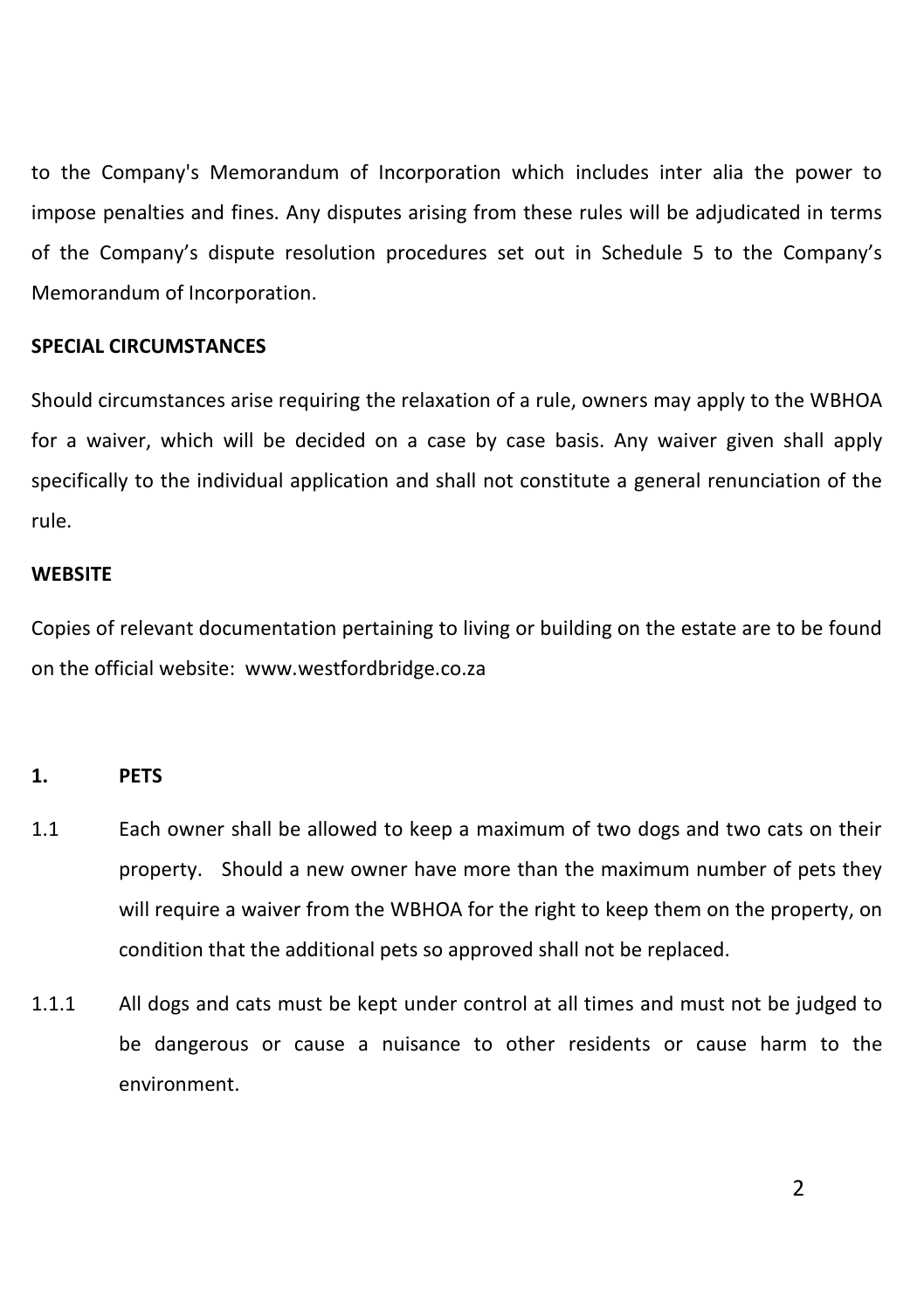- 1.1.2 Dogs must be kept within a fenced area on the owner's property. Where dogs are taken out of such fenced area they are to be on a leash at all times whilst within the bounds of the estate and/or the reserve.
- 1.1.3 Any fouling by dogs must be immediately removed.
- 1.2 Cats shall be fitted with collars with a bell attached in order to warn bird life of their presence.

# **2. USAGE & MAINTENANCE**

2.1 USE OF PROPERTY:

The house rule regarding use of property attempts to draw a balance between an owner's legitimate right to derive an income and the rights of other owners to live in a secure and peaceful environment in keeping with nature.

2.1.1 Short Term Rentals

Short term rentals, being defined as up to 30 days, are allowed by residents on the Westford Bridge estate, provided that the owner is present and available to oversee and manage the conduct of the guests, who need to be aware of and abide by the House Rules of the estate.

2.1.2 Long Term Rentals

Long term rentals, being defined as any duration of more than 30 days, are allowed provided the tenants are aware of and abide by the House Rules of the estate. A Tenant Information Form will need to be completed and submitted to the relevant representative of the Board.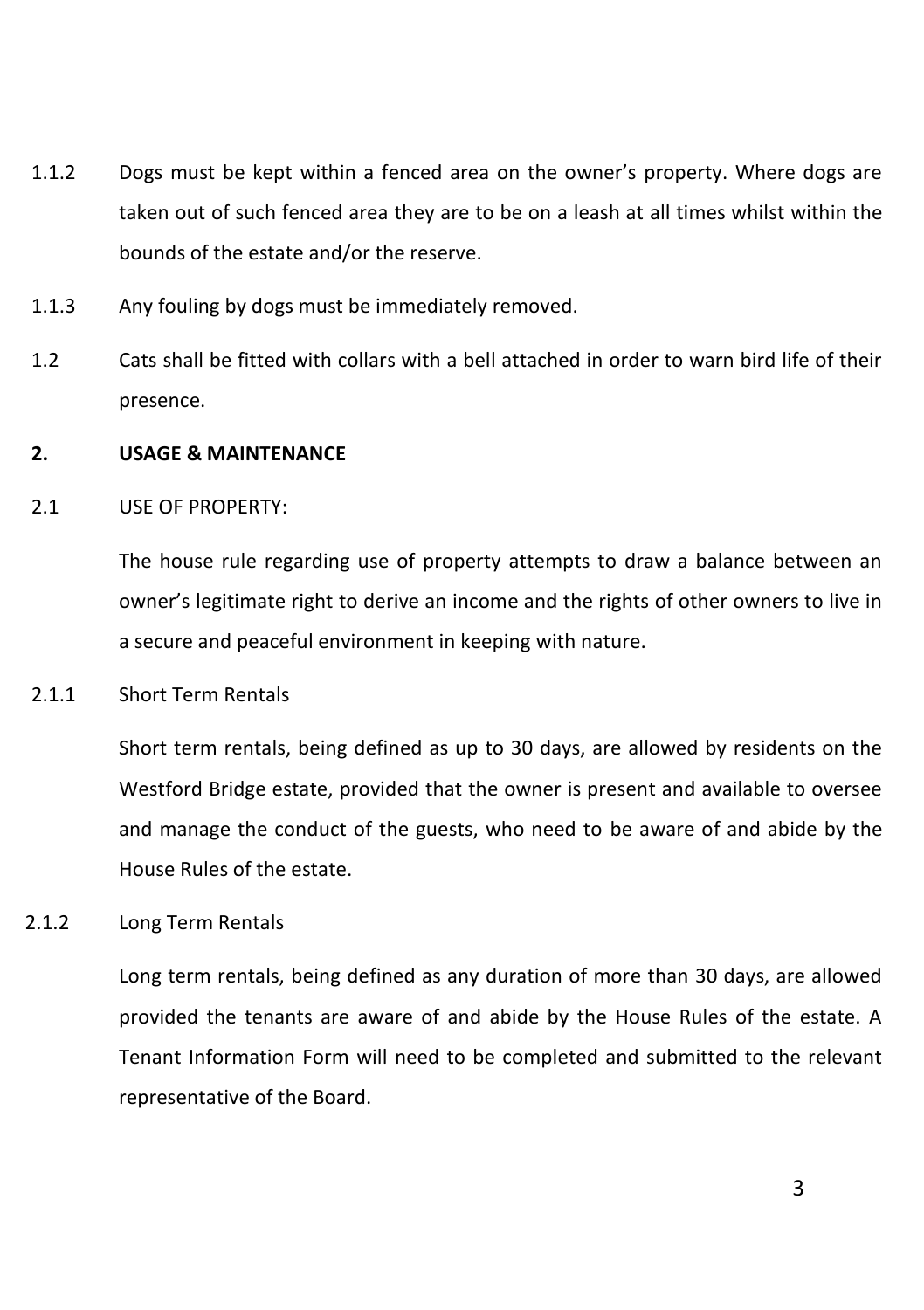#### 2.1.3 Advertising for Rentals

Advertising for rentals is permitted, but should be restricted to professional companies with good reputations and with suitable guest screening facilities in place.

2.1.4 Responsibility

The owner assumes ultimate responsibility for any rule being transgressed by the guests or tenants.

- 2.2 COMMERCIAL USE OF PROPERTY:
- 2.2.1 Activities of a retail or industrial nature are not permitted.
- 2.2.2 Small, office-based businesses are permitted, providing that clients and staff of the business do not visit on a regular basis.
- 2.2.3 Regulations & By-laws

Owners involved in any rental or commercial activities must ensure that they comply with any applicable government regulations or by-laws.

In all cases, the home owner assumes ultimate responsibility for any transgression of the house rules by a renter, lessee, client or staff member

- 2.3 TIDINESS: Owners are obliged to keep their properties neat and tidy and in particular:
	- Radio/TV aerials, outdoor radio systems or satellite TV dishes may not protrude above roof height and must be positioned as unobtrusively as possible. These must be painted in the same colour as the relevant roof or walls.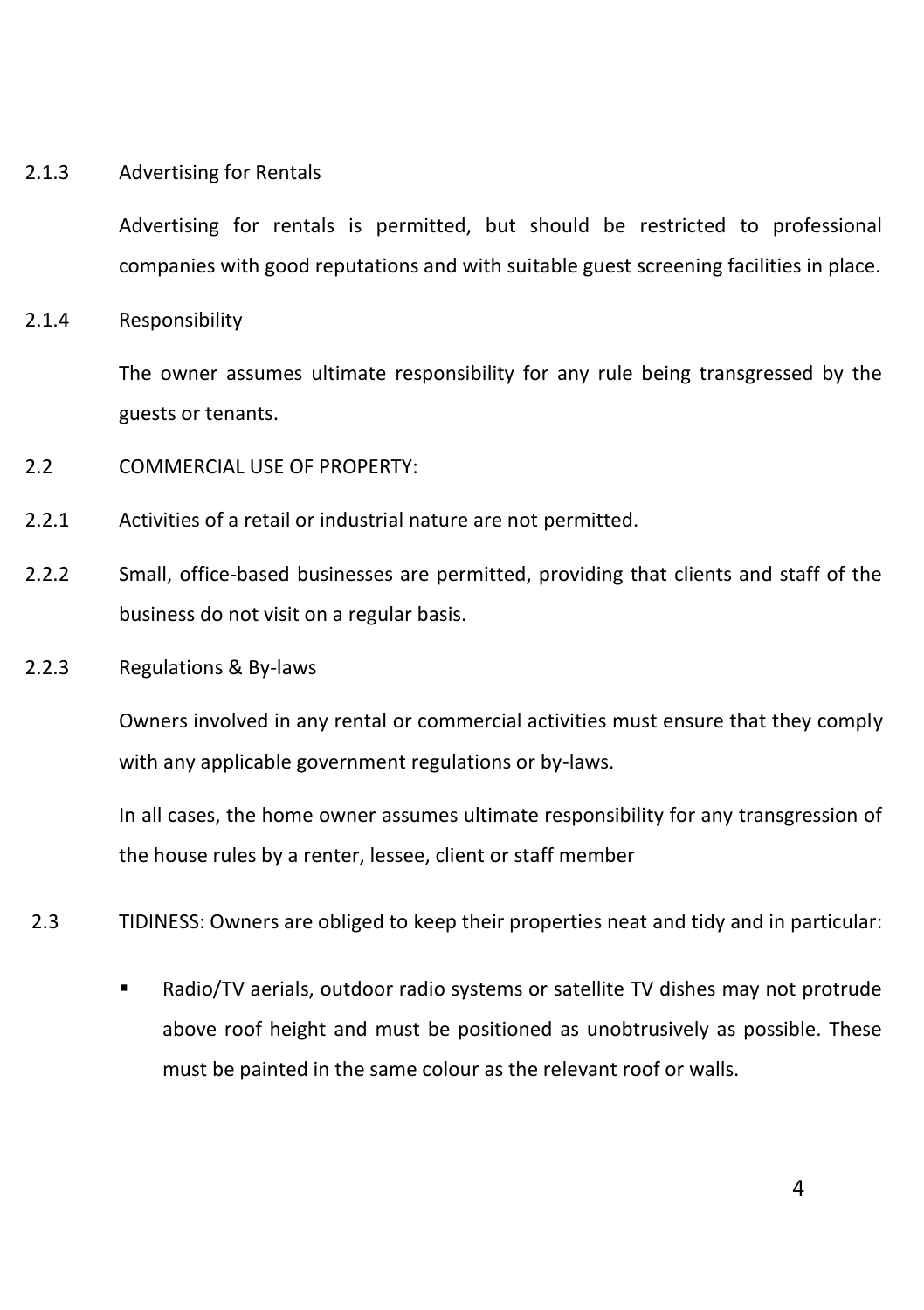- Solar heating panels must be flush with the roof and not be visible from roads, parklands, nature areas or other properties.
- All outside geysers are to be concealed.
- All unsightly objects i.e. dust bins, refuse containers, wash lines and storage areas, pet accommodation / kennels must not be visible from roads, parklands, nature areas or other properties.
- 2.3.1 ALIEN VEGETATION: Furthermore properties are to be kept free of alien vegetation, in a condition that avoids being a fire risk, whether or not they have built a dwelling. For the purposes of ensuring compliance owners may not unreasonably refuse access to their properties for officials of the WBHOA, or their nominated representatives. The WBHOA shall provide at least 48 hours' notice of its intention to obtain access to individual owners' properties.
- 2.3.2 VACANT ERVEN: With regard to undeveloped properties, the WBHOA will undertake a periodic survey of all vacant erven and owners of erven that require clearing of vegetation, or any other maintenance, will be notified in writing as to the extent of such clearing/maintenance to be effected.

Clearing/maintenance will include, but not be limited to:

- removal of all dead or dying vegetation.
- removal of any alien vegetation and/or treatment of same with herbicides to destroy it, as appropriate.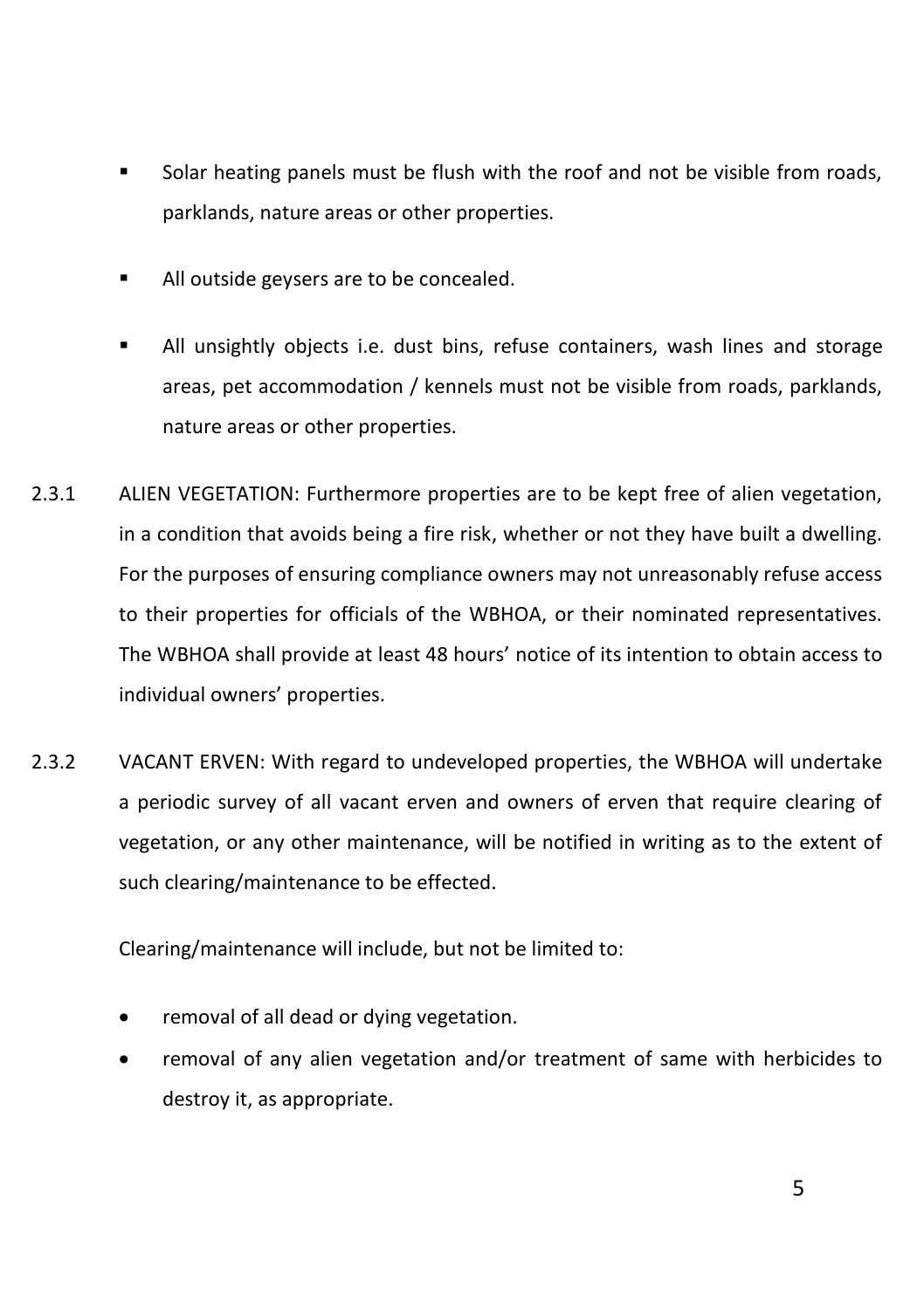the trimming of any highly flammable species of indigenous vegetation, or eradication of same should it be close to a neighbouring property.

Owners will be obliged to execute such clearing/maintenance within 21 days of notification or WBHOA will arrange such and charge the owner.

- 2.4 SWIMMING POOLS: Swimming pools and ponds are deemed to be potentially dangerous therefore it is the responsibility of owners to provide adequate safety protection with regard to such pools and/or ponds that are on their property.
- 2.4.1 Back-wash and over-flow water may not be dispensed into the sewage system or on to neighbouring properties. Such water must be dispensed into storm-water channels exclusively.
- 2.4.2 Before filling a pool the WBHOA should be advised in order to ensure that there is sufficient water in storage at the time so as not to adversely affect residents' normal supply.
- 2.4.3 When filling a pool for the first time and when refilling a pool after a major repair, an owner may apply to WBHOA for a special dispensation whereby the owner is charged for the filling at the 10kl rate. This dispensation is subject to prior approval and the owner recording the readings of the water meter before and after the filling. This dispensation does not apply to normal topping up of a pool, for which the owner is encouraged to use rainwater gutters/pipes/tanks.

# **3. VEHICLES & PARKING**

3.1 MOTOR VEHICLES: Off-road motor cycles, scramblers, quad-bikes, and similar nonstandard vehicles are not permitted to be driven around the estate, other than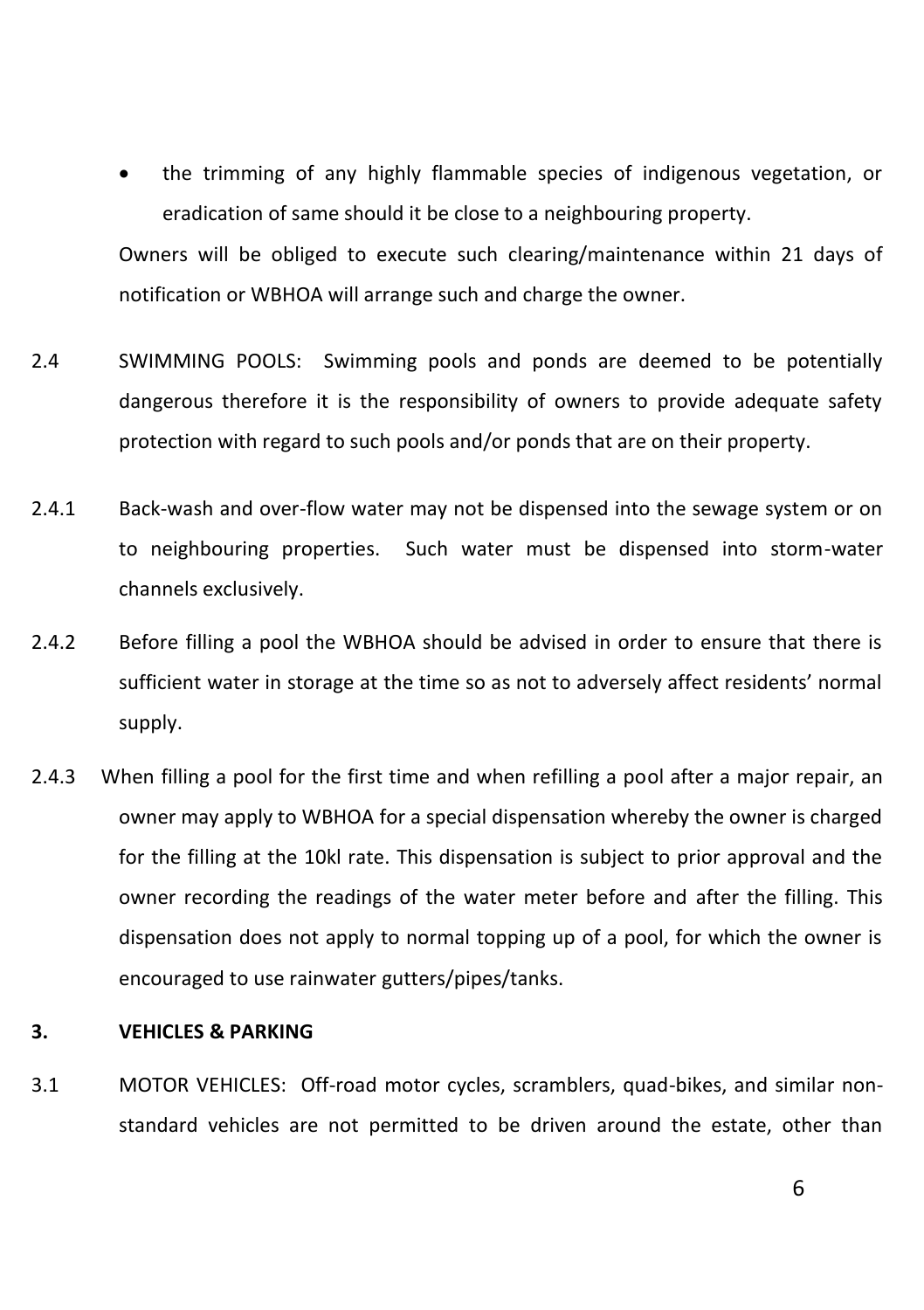between the entrance/exit gate and an owner's property, and then only in order to exit or re-enter the estate.

- 3.2 SPEED: A general speed limit of 20 (twenty) Kilometres per hour applies on all internal roads within the Estate.
- 3.3 DELIVERY VEHICLES: Large delivery vehicles are not permitted access to the estate due to the narrowness of the roads and the lack of turning areas. Owners must make arrangements with suppliers to unload large delivery vehicles outside of the estate and use a smaller 4 wheel vehicle to ferry deliveries to their properties.
- 3.4 PARKING: Motor vehicles may be parked on the estate's common areas on a temporary basis only, for a maximum period of 24 hours, provided they do not impede the movement of other traffic.
- 3.4.1 The parking of boats, trailers and caravans is only permitted in the area allocated for this specific purpose, identified as the "boatyard" (See Section 12 of the Procedures Guide - Maps). No boats, trailers or caravans of any nature shall be parked or stored where visible elsewhere within the estate. Accommodation in the boatyard is limited due to the size of this area and is allocated on a first-come first-served basis, with a maximum of one bay per any one property.

# **4. CONDUCT**

4.1 PRIVACY: The privacy of all members must be respected at all times, given the open nature of the development.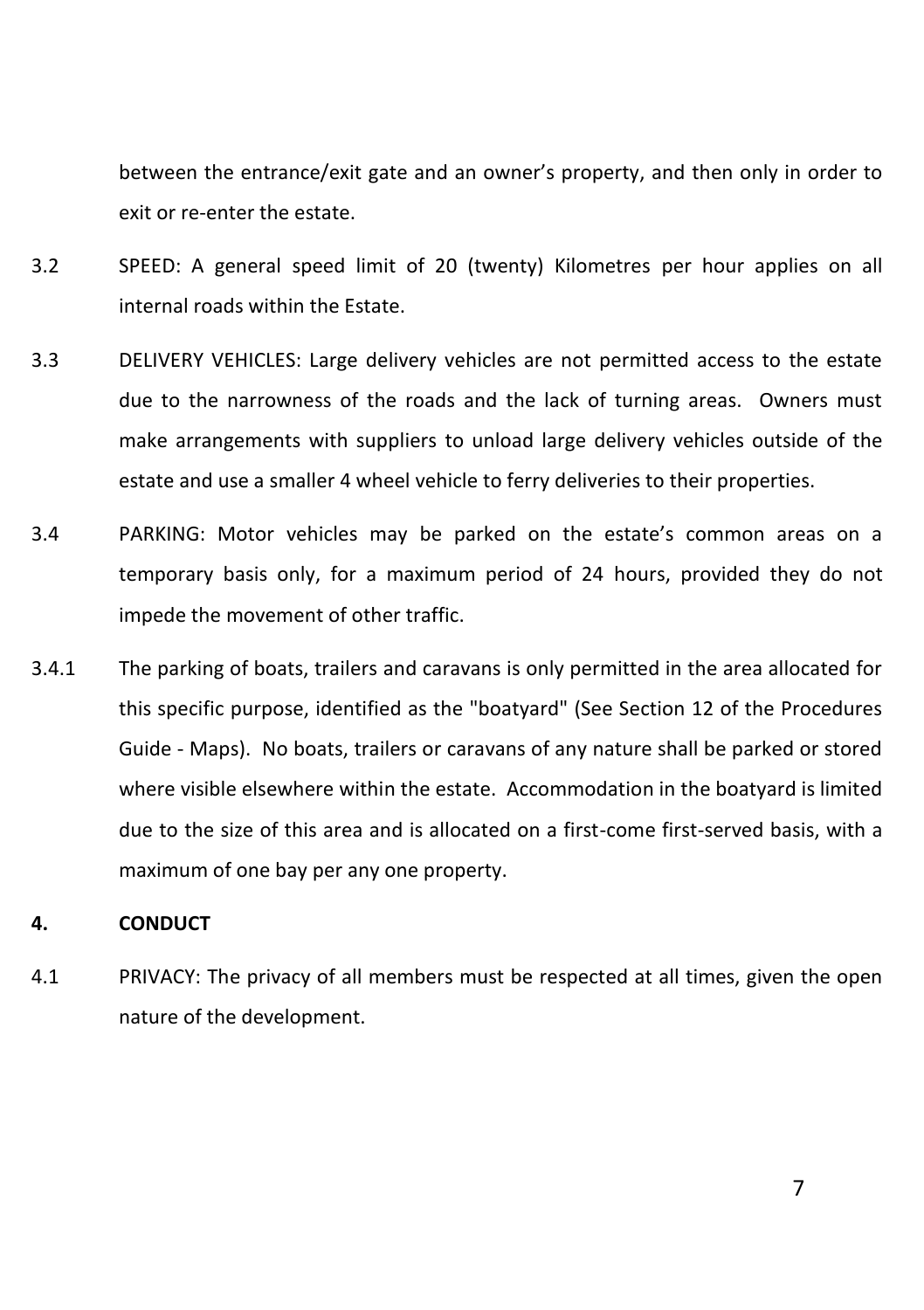- 4.2 FIREARMS: Firearms may not be used anywhere within the estate or reserve, unless in self-defence when under attack and then only in full compliance with the laws that govern the use of fire arms.
- 4.3 FIRES: No fires are permitted on either the owners' individual erf or on the communal land, other than barbeques which are to be contained in properly constructed structures or appliances made for such purposes provided they are properly attended and subsequently extinguished. Owners are bound by the provisions of the National Veld and Forest Fire Act 101 of 1998, as amended, as it applies to the prevention of fires on their property.
- 4.4 WATER: As water is a scarce commodity it is necessary that residents apply responsible water conservation measures at all times. When conditions dictate, the WBHOA will impose restrictions on water usage according to prevailing circumstances. Water-intensive media, such as automatic irrigation systems are not recommended. Under normal conditions a maximum usage of 20 kl per household is recommended.
- 4.5 VERGES: Road verges abutting owners' properties are the property of the WBHOA, some of which contain "Services" infrastructure, such as pipes or cables. Owners wishing to landscape or garden such road verges are required to make prior application to the WBHOA for such landscaping or gardening, submitting clear and comprehensive plans for same. The WBHOA shall at all times retain the right of access to its services either on or under the surface of such verges and shall therefore not be responsible for damage caused to such landscaping and gardening, which owners understand is done at their own risk.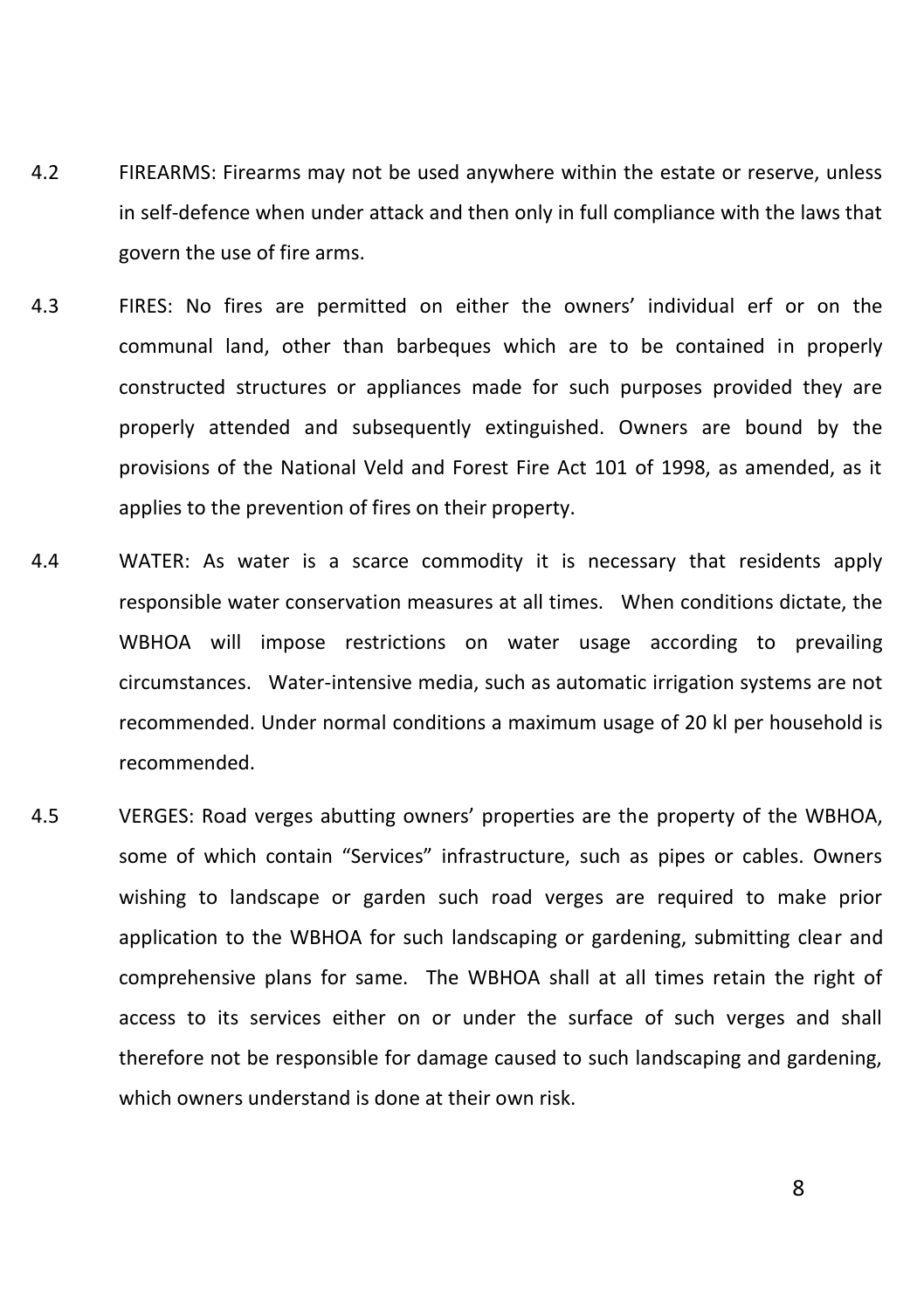- 4.6 GATE ACCESS: Access to Westford Bridge is strictly controlled to maintain maximum security at all times. It is incumbent on all members to familiarise themselves with the four sets of instructions, annexed hereto as "Security at Westford Bridge" which deal with:
	- Access for Residents
	- Pedestrian Access
	- Vehicle Access and Exit
	- Access for Builders and Tradesmen

# **5. CONSTRUCTION & MAINTENANCE**

- 5.1 ALTERATIONS & ADDITIONS: Any alteration or addition to the exterior of a house, or areas of a property that are visible from the road, another property, or the common areas, must be undertaken in the manner as prescribed in the Architectural Design Manual (manual), specifically sections 14,15, 16 & 18 which includes, but is not limited to, the re-painting of exterior walls, installation of alternate energy systems, alterations or additions to the house, retaining walls, fences, garden walls, swimming pools etc. Where so stated in the manual a waiver may be required from the WBHOA prior to construction or maintenance.
- 5.2 SIGNAGE: Temporary signage, such as "For Sale" and "Sold" boards, contractors boards, etc., are prohibited on individual properties, road verges and common land, whether inside or outside of the access gates and security fence.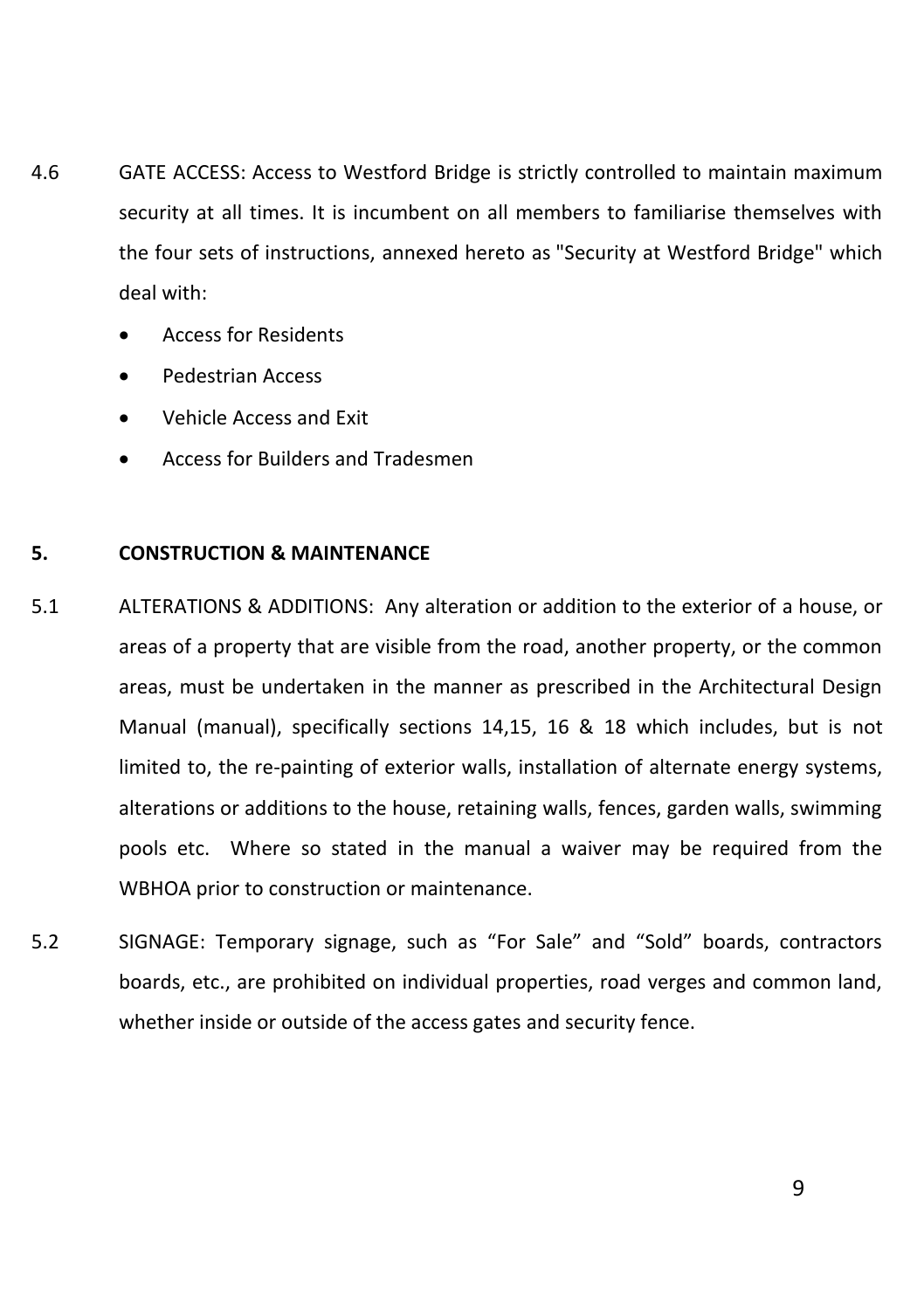#### **6. FLORA AND FAUNA**

- 6.1 COMPLIANCE: Westford Bridge is a private nature reserve and owners are legally bound to comply with the provisions of the National Veld and Forest Fire Act, the National Forest Act and the Conservation of Agricultural Resources Act.
- 6.2 FLORA: Members may only plant approved species of indigenous plants, shrubs and trees on their properties, as set out in the PLANT LIST (available on the website). Non-invasive exotic plants may be planted but they are to be contained within the building platform exclusively.
- 6.2.1 The removal of indigenous trees is subject to the conditions contained within the various acts referred to in 6.1 above, with particular reference to "natural forests", and may require special permission from the department of Agriculture, Forestry & Fisheries (DAFF). Details on how to contact the relevant authority are obtainable from the WBHOA. Owners should not remove indigenous trees without first consulting the WBHOA.
- 6.3 FAUNA: Snakes are to be protected and returned to the reserve, unless they present an imminent danger to either humans and/or domestic pets. Monkeys, Baboons, Genets and other wild animals are not to be fed as familiarity with humans can lead to their destruction.
- 6.4 AUDIT SURVEY: Annual environmental audit surveys of the 137 Ha area of Westford Bridge are required by the authorities. Owners are obliged to provide access to their garden areas for the inspectors undertaking such surveys – as detailed in 2.2 above.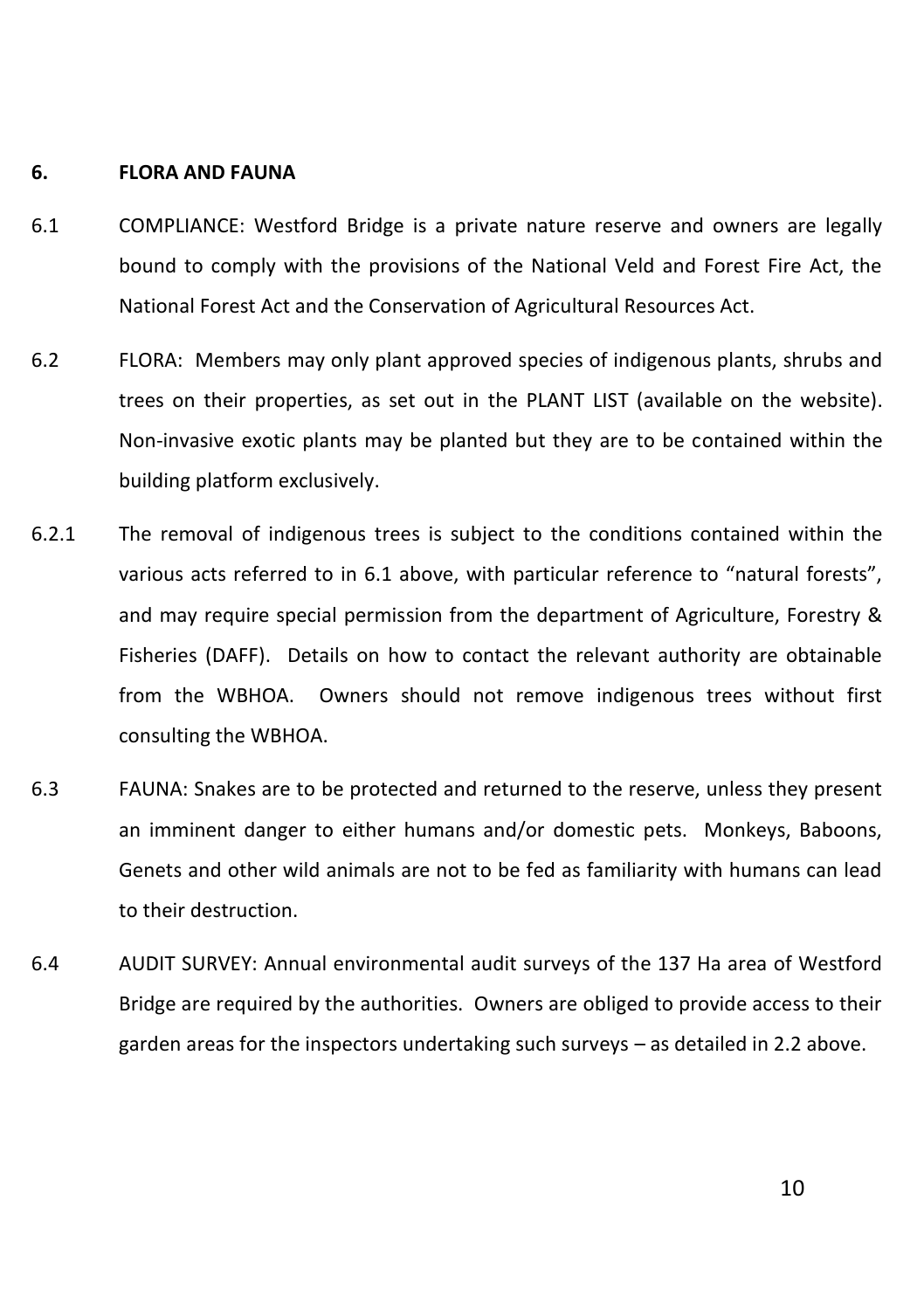#### **7 METERS**

The supply of water and electricity to properties is subject to the installation by the owner of compliant meters on their properties.

- **8. LEVIES & CHARGES** (Which include annual levies, penalty levies, recoveries in respect of electricity and water consumption and/or any other recoveries or levies).
- 8.1 ANNUAL LEVIES: Annual levies are determined by the WBHOA board for presentation at the Annual General Meeting (AGM) at the end of each financial year. Such levies are effective on the first day of the month succeeding the AGM. Levies are billed monthly in advance and are included in the monthly statement, which is payable on presentation.
- 8.2 WATER & ELECTRICITY CONSUMPTION: Owners are required to read their own water and electricity meters monthly and to submit their readings to the WBHOA as directed. Should owners not provide such readings, the WBHOA make reasonable assumptions of consumption volumes. If the owner is absent they should arrange for someone else to read the meters on their behalf. Owners absent for long periods may choose to shut off their supplies and notify WBHOA. The costs incurred in supplying electricity and water will be recovered according to individual metered consumption, as well as an equal share of the costs of electricity used by the services infrastructure. Such recoveries will be included in the monthly statement, which is payable on presentation. Owners are encouraged to conserve water and ensure that all taps and connections are watertight and leak free. Owners should also monitor their monthly consumption thereby enabling them to detect any sudden, unforeseen water leakages.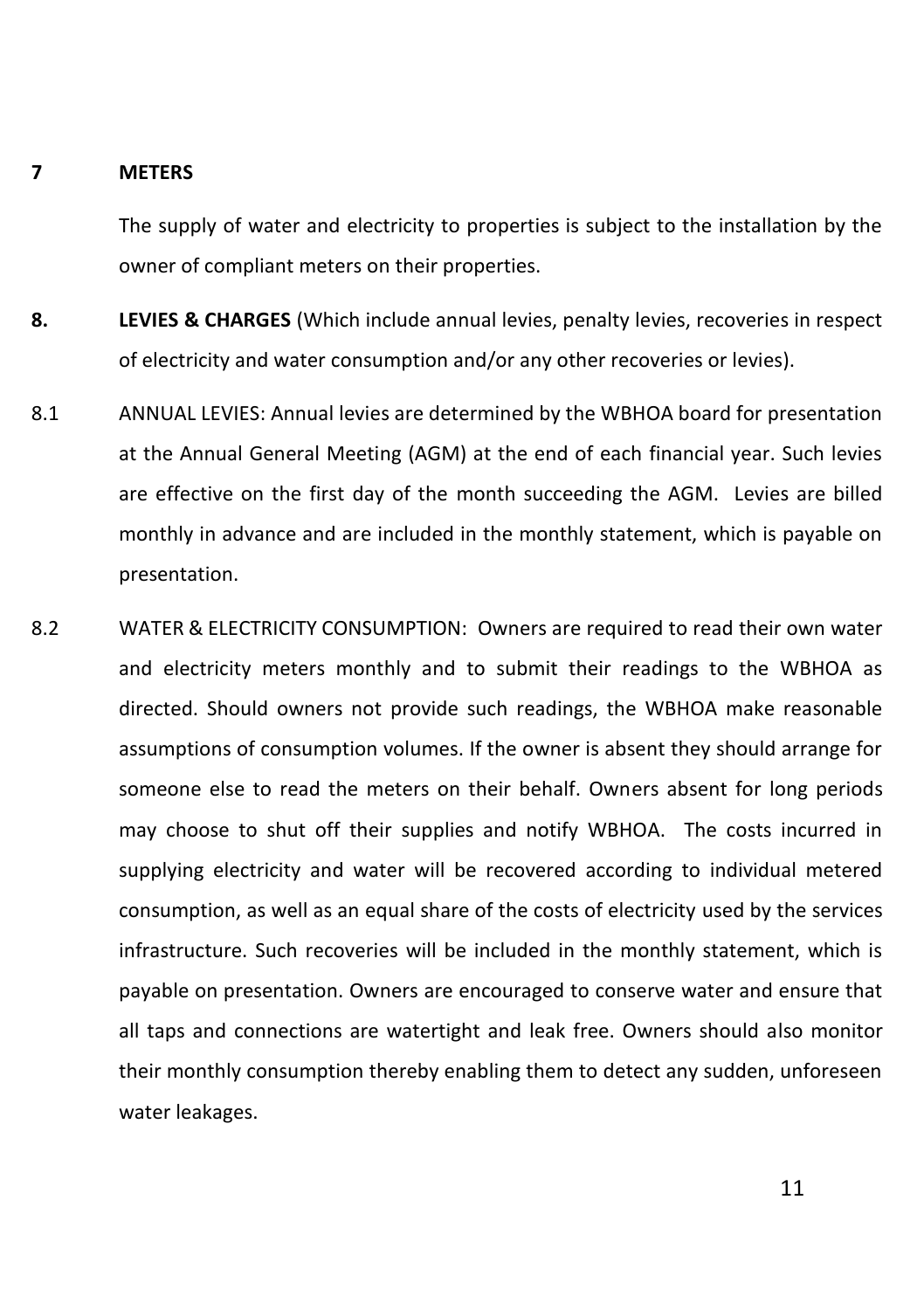- 8.3 ARREARS: Arrears on levies (annual or otherwise) will attract interest at 2% above the prime lending rate applied by First National Bank from time to time.
- 8.4 PAYMENT: All payments should be made in favour of:

THE WESTFORD BRIDGE HOME OWNERS ASSOCIATION (WBHOA)

FIRST NATIONAL BANK, KNYSNA

BRANCH CODE: **210214**

ACCOUNT NO: **52701054167**

#### **9. REFUSE**

- 9.1 HOUSEHOLD REFUSE: All household refuse, in suitable durable "black" plastic refuse bags, is to be placed on the verge of the property by 08:30 on the nominated day of collection (currently Wednesday). Late placement may result in missing collection when it is the responsibility of the home owner to deliver the refuse to the refuse store situated near the boat park. Refuse is to be placed inside the refuse store, not left outside Owners are requested not to leave refuse bags on the verge overnight to avoid having litter strewn over the road by animals. Separating recyclable refuse is encouraged (see 9.3 below)
- 9.2 GARDEN REFUSE: It is the responsibility of home owners to remove garden refuse. Currently the municipality will collect garden refuse from the central refuse store on a weekly basis. Only **blue** bags may be used for garden refuse which must be placed on the verge, for collection, along with household refuse, as per 9.1 above. A limit of 2 blue bags per household is allowed per Wednesday collection.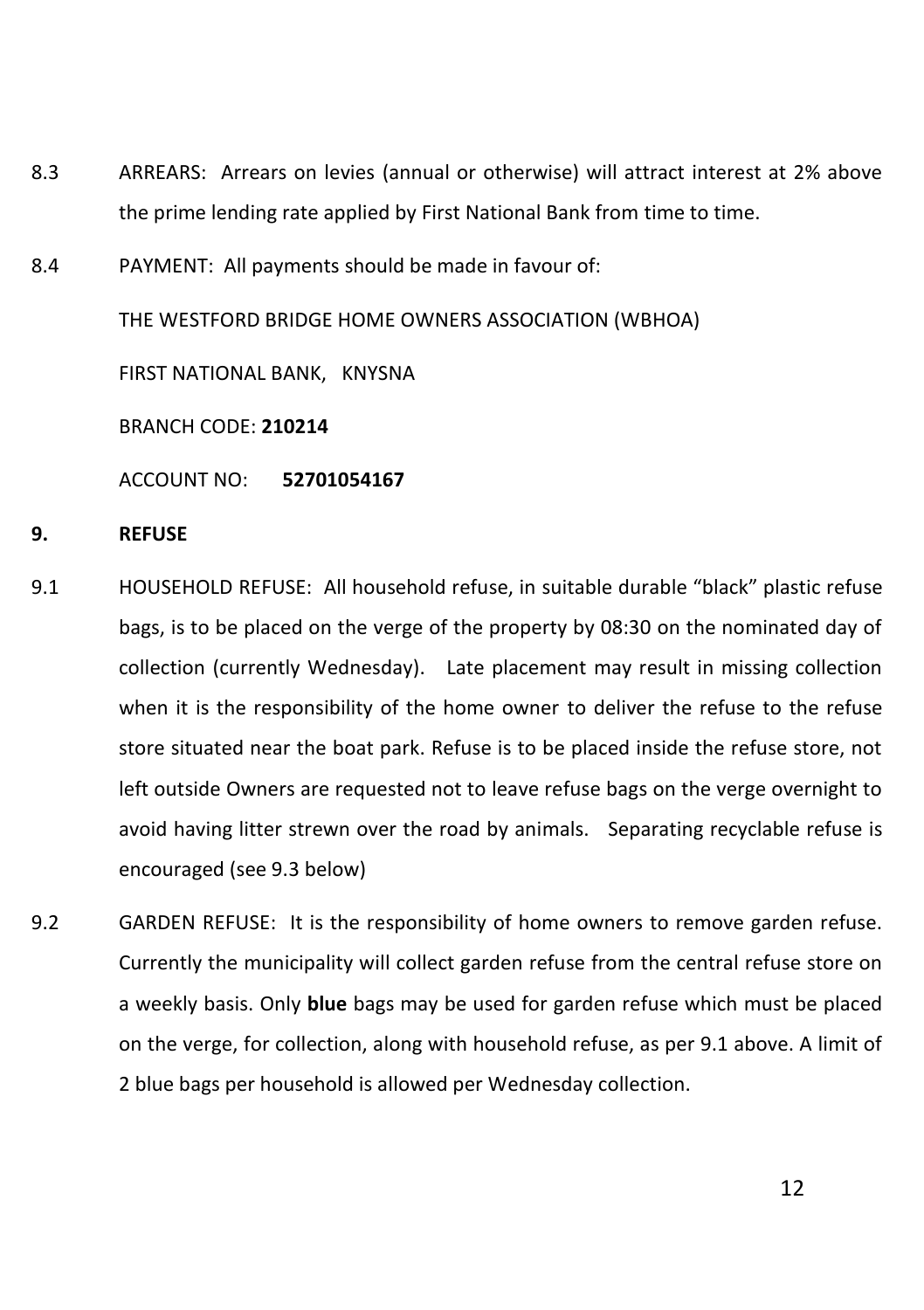- 9.3 RECYCLABLE REFUSE: Recyclable materials are to be placed in clear bags.
- 9.4 OTHER REFUSE: Westford Bridge will not collect builders rubble, damaged garden tools, furniture or any such other refuse, as Knysna Municipality who collect our refuse will not remove such items
- 9.5 MAXIMUM NO. OF REFUSE BAGS: A maximum of 4 refuse bags (in total) per household is permitted per week

#### **10. NOISE**

- 10.1 BEHAVIOUR: In the interests of all residents household noise should be kept to a reasonable level. This includes:
	- Barking and howling dogs
	- **Playing of loud music**
	- Revving of engines (vehicle or boat maintenance etc.)
	- Shouting, including children and servants/labourers employed by the household
	- Thunder flashes, fireworks, flares etc. are not to be used.
- 10.2 TOOLS & APPLIANCES: The use of noisy power tools (outdoors) and noisy garden equipment, such as lawn mowers, is not permitted before 08:00 in the morning and after 17:30 in the evening, Monday to Saturday and no use of such equipment on Sunday's and public holidays.
- 10.3 POWER GENERATORS: No permission will be granted for the installation of any new generators after 7 January 2022. Existing house owners with generators for which permission was granted prior to 7 January 2022 to be allowed to keep same, subject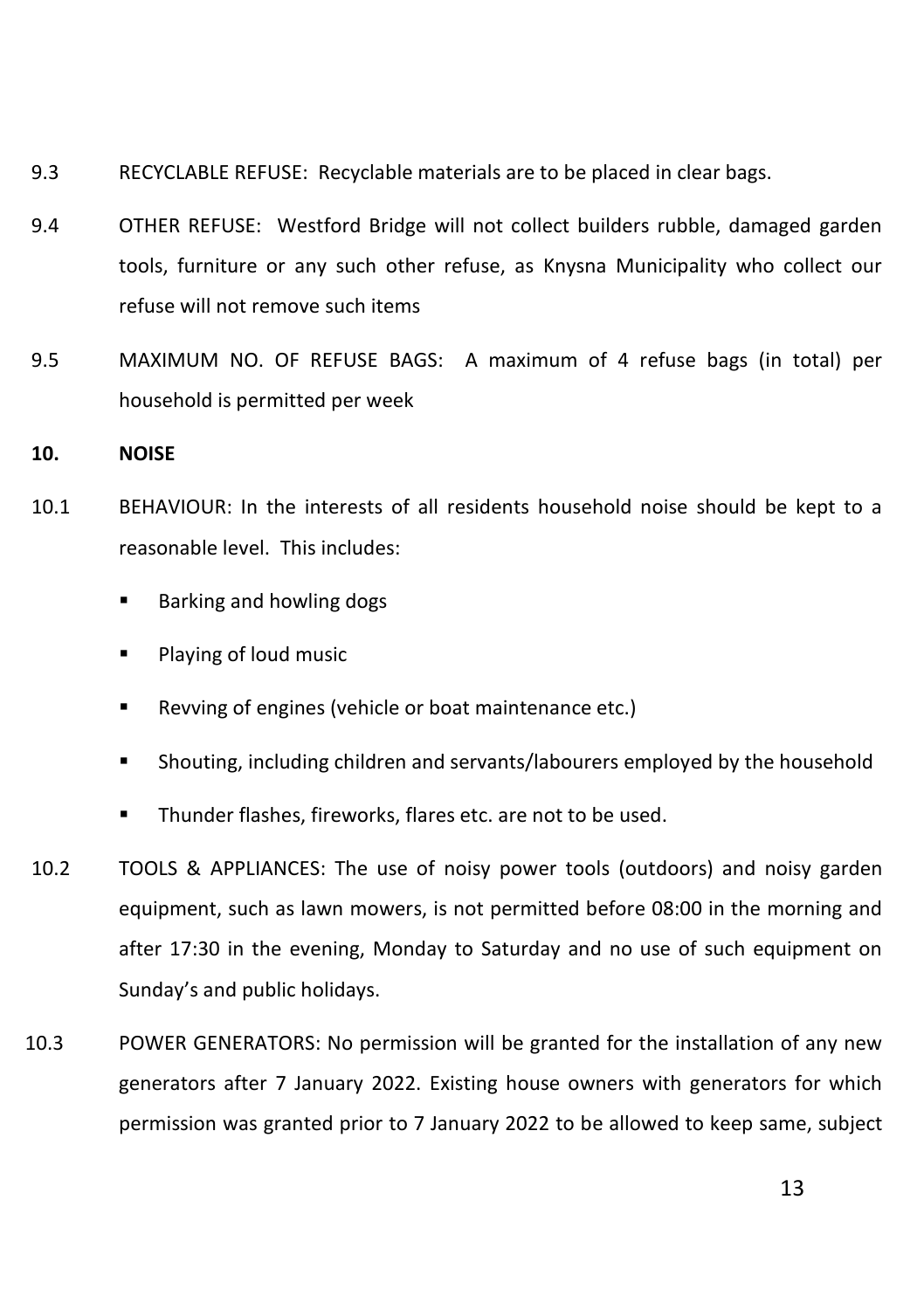to no written complaints being received by the Board with respect to noise and pollution. If written complaints are received right of use will be withdrawn and a compliance notice served on such member.

10.4 POOL PUMPS/MOTORS. If the pool pump/motor is located in a position where the noise may disturb a neighbour, the pump should be insulated with a soundproof cover.

#### **11. ELECTRICITY**

To avoid 'light pollution' all external lighting on properties should be minimised. Wherever possible exterior lighting should use low voltage bulbs, subtly illuminating pathways, driveway or stairs, with a maximum intensity of 100 watts. Exterior lights should not shine outwards onto roadways or neighbours, nor should they be visible from across the river valley. Security lighting should be on a separate circuit which is activated only in emergency.

11.2 With the increased emphasis on conservation, owners are encouraged to fit or retrofit solar panels. Such panels should be installed parallel to the roof line and be in the same charcoal colour as the roof. Such installations require a waiver from the architectural committee.

#### **12. WESTFORD BRIDGE PRIVATE NATURE RESERVE TRUST (**Reserve**):**

The Reserve is an area accessible to owners of the WBHOA and their guests, at their own risk. The following rules have been laid down by the Trustees of the Reserve for the conduct of owners and as such are included in the House Rules and will be administered by the WBHOA: